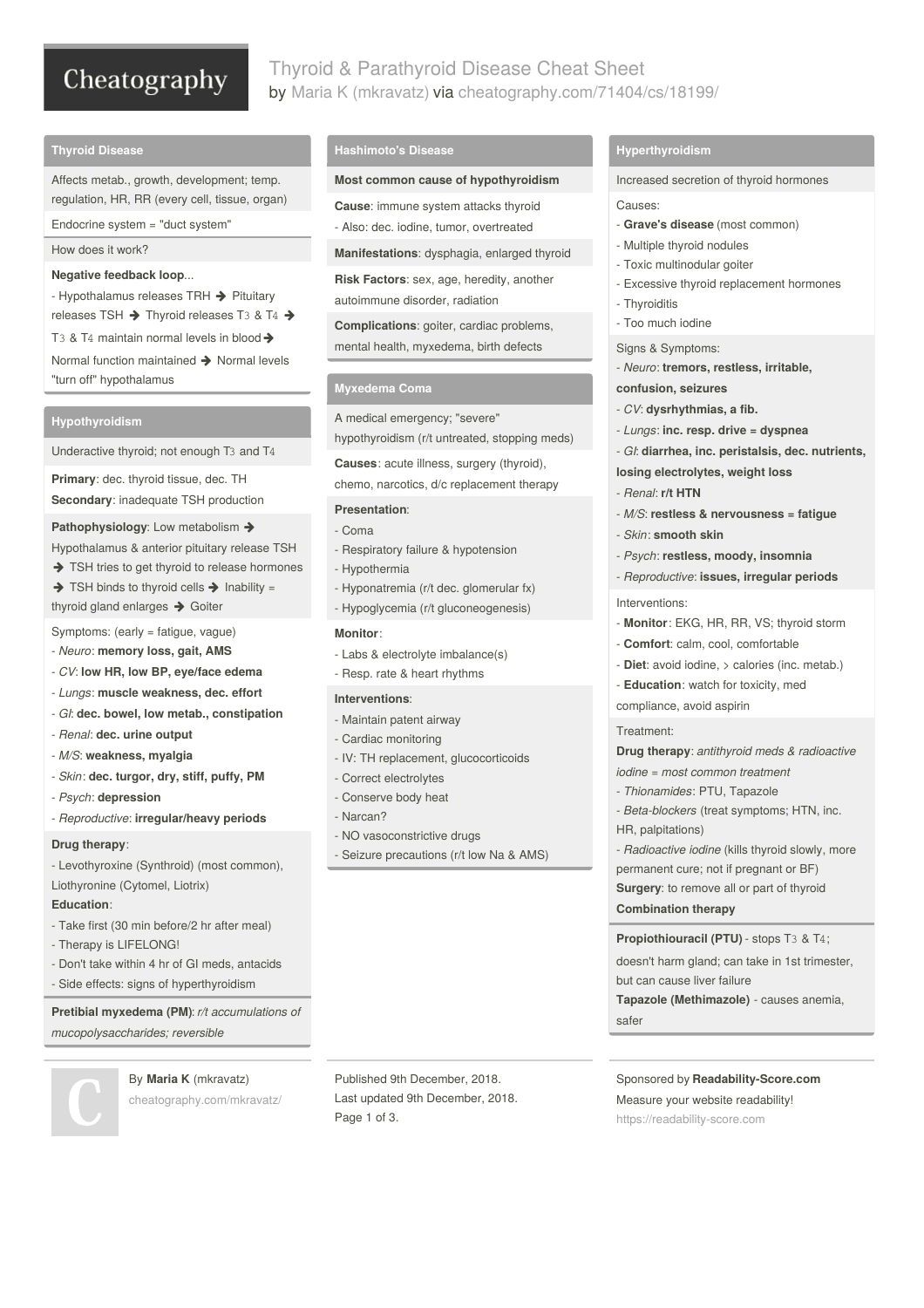# Cheatography

## Thyroid & Parathyroid Disease Cheat Sheet by Maria K [\(mkravatz\)](http://www.cheatography.com/mkravatz/) via [cheatography.com/71404/cs/18199/](http://www.cheatography.com/mkravatz/cheat-sheets/thyroid-and-parathyroid-disease)

## **Grave's Disease**

**Autoimmune; most common cause of hyperthyroidism**

**Cause**: antibodies attach to TSH receptors inc. # and size of cells  $\rightarrow$  thyroid enlarges (goiter)  $\rightarrow$  overproduction of hormones

Additional Manifestations:

- **Exophthalmos**: autoimmune  $\rightarrow$  attacks area behind eyes, causes edema

- **Pretibial myxedema**

- **Grave's dermopathy**: resembles orange peel; r/t inc. protein under skin, legs, & feet

**Thyroid Storm (Thyrotoxic Crisis)**

**What is it?** - Extreme exacerbation of hyperthyroidism

**Causes**: illness, Grave's disease, meds that inc. TH, untreated/undiagnosed tumor

Signs & Symptoms:

- **Inc. HR & BP** = severe cardiac problems
- **Inc. temp** = diaphoresis
- **Resp. failure**
- **Anxiety or agitation**

Treatment:

- **Interventions to counteract symptoms**
- **Block TH synthesis**
- **Control temp.** NO ASA
- **Meds to suppress immune system?**

By **Maria K** (mkravatz)

## **Diagnostic Tests for Thyroid Problems**

|                  | <b>HYPO</b> | <b>HYPER</b> |
|------------------|-------------|--------------|
| T <sub>3</sub>   | J           | ጥ            |
| T <sub>4</sub>   | J           | Ф            |
| $TSH = 0.4 - 4$  | ♠           | J            |
| <b>TSH Assay</b> | Ж           | J۰           |

**Thyroid Labs** - T3, T4, TSH

**TSH Assay** - r/t central hypothyroidism

**Thyroid Peroxidase (TPO)** - enzyme in follicle

cells important to hormone production; converts T<sub>4</sub> to  $\Gamma$ 3; (+) may indicate autoimmune, not

definite for thyroid disease

**Radioisotope Uptake Scan** - evaluates size,

areas of over- or under-activity

## **Thyroid Scan**

**Thyroid US** - uses sound waves to image,

characteristics (nodules, blood flow)

**Fine Needle Aspiration (FNA)**- malignant vs. benign

## **Thyroid Surgery**

Total or subtotal thyroidectomy

## **When?**

- Large goiter, poor response to drugs
- Can't/won't take meds
- Malignancy

## Pre-Op:

- **Meds**: dec. hormone secretion,
- beta-blocker, steroids to dec. immune system (w/ autoimmune dx)
- **Control**: HTN, dysrhythmias, tachycardia

Post-Op: (BOWTIE)

- **B** leeding
- **O** pen airway
- **W** hisper
- **T** rach kit & suctioning ready
- **I** ncision (assess/clean dressing & splint)
- **E** mergency

- Also: monitor VS, semi-Fowler's, labs, humidify air, diet, cough & deep breathe

**Complications**: hemorrhage, resp. distress,

parathyroid injury

Published 9th December, 2018. Last updated 9th December, 2018. Page 2 of 3.

## **Hypoparathyroidism**

Abnormally low levels of PTH

Causes:

- **Iatrogenic**
- **Idiopathic**
- **Hypomagnesemia** (inhibits PTH secretion)
- Other: **autoimmune**

## Signs & Symptoms:

- **P** = paresthesias, positive Chvostek's & Trousseau's signs

- **T** = tetany (bronchospams, seizures, EKG)
- **H** = hypocalcemia & hyperphosphatemia

## Diagnostics:

- **EKG** = seizure activity, slow brain waves - **Blood tests** = labs
- **CT scans** = specific compared to US, may show brain calcifications
- MRIs may be even more specific

## Interventions:

- **Symptomatic hypocalcemia**: give Ca,

- vitamin D, Mg & seizure precautions
- Other meds: **phosphate binders, PTH inj.**
- **Monitor**: Ca, GI, paresthesias
- **Education**: medication regimen
- **Diet**: inc. Ca

**Chvostek's sign**: tap facial nerve, + when twitches (= dec. Ca)

**Trousseau's sign**: inflate BP cuff 20-30 mm Hg above normal for 3-5 min; + when

involuntary arm movement

**PTH inj. (Natpara)** - last resort (inc. risk of osteosarcoma)

**Calcium in Parathyroid Disease**

Major controlling factor of PTH secretion

Ca & PTH are **directly** related

- Increase in PTH = increase in Ca

Affects kidneys *(regulates P)*, bones, GI tract

[cheatography.com/mkravatz/](http://www.cheatography.com/mkravatz/)

Sponsored by **Readability-Score.com** Measure your website readability! <https://readability-score.com>